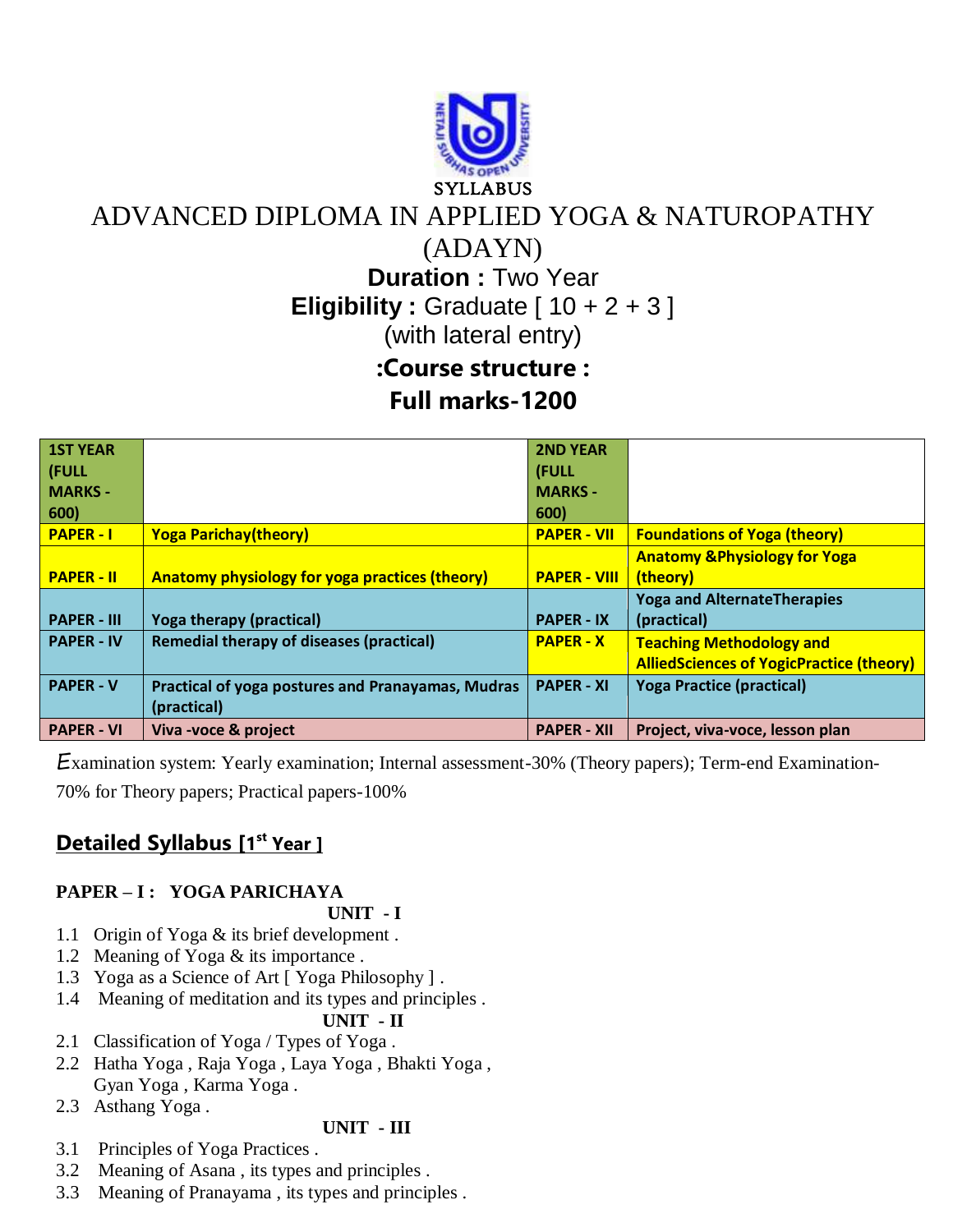3.4 Meaning of Kriya its types and principles .

#### **UNIT - IV**

- 4.1 Yoga therapies and modern concept of Yoga .
- 4.2 Naturopathy , Hydrotherapy , Electrotherapy ,

Messotherapy , Acupressure , Acupuncture .

- 4.3 Meaning and importance of prayer .
- 4.4 Psychology of mantras .
- 4.5 Different mudras during prayers .

## **PAPER – II : ANATOMY PHYSIOLOGY FOR YOGA PRACTICES**

#### **UNIT - I**

- 1.1 Introduction of human body and its system .
- 1.2 Definition of Anatomy and Physiology and importance in Yoga Practies .
- 1.3 Respiratory System .
- 1.4 Digestive System .
- 1.5 Endocrine System .

## **UNIT - II**

- 2.1 Classification of Asanas and its Mechanism .
- 2.2 Cultural Asana [ Standing , Sitting , Supinline , Praline position & Topsy Turvy ].
- 2.3 Meditative Asana and Relaxative Asana .
- 2.4 Nervous System .
- 2.5 Circulatory System .

## **UNIT - III**

- 3.1 Introduction of Kriya , Bandha and Mudra .
- 3.2 Importance of Kriya and its scientific approach .
- 3.3 Importance of Bandha and its scientific approach .
	- 3.4 Importance of Mudra and its scientific approach .

## **UNIT - IV**

- 4.1 Effect of Asanas on various System .
- 4.2 Difference between Asana and Exercise .
	- 4.3 Difference between Pranayama and deep breathing .
	- 4.4 Yogic Diet .

# **PAPER – III : YOGA THERAPY**

## **UNIT –I**

- 1.1 Yoga therapy-meaning , concept and areas ,limitations , aim of Yoga Therapy .
- 1.2 Principles of Yoga Therapy .
- 1.3 Tools for Yoga Therapy [ Yama , Niyama , Asana , Pranayama ,
- Shatkarma , Mudra-Bandha , Dhyana ] .
- 1.4 Importance of Yoga Therapy in modern times .

## **UNIT –II**

- 2.1 Concept of Pancha Prana , Shatchakra , concept of Panchakosha .
- 2.2 Rules and limitations of Yoga Therapy in different diseases .
- 2.3 Classification of Yoga classes , important rules for Yoga Therapist , rules for patient .
- 2.4 Relation between therapist patient .

## **UNIT –III**

## **Couses , Symptoms and Yogic management for some common disorders**

- 3.1 Respiratory disorders Asthma , Cold .
- 3.2 Digestive disorders Constipation , Indigestion .
- 3.3 Circulatory disorders High blood pressure , Low blood pressure .
- 3.4 Skeletal system Arthritis , Cervical spondylitis .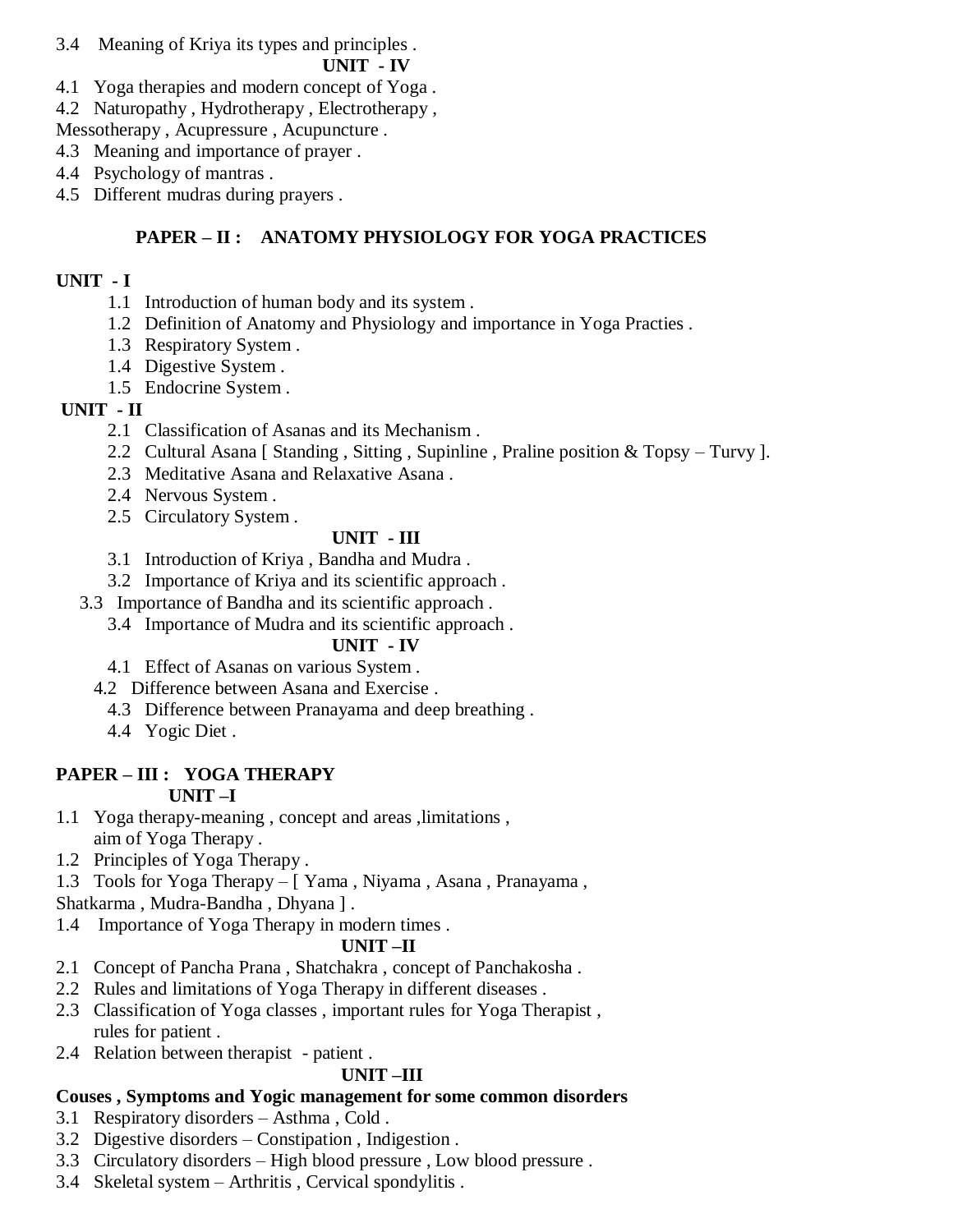#### **UNIT –IV**

#### **Couses , Symptoms and Yogic management for some common disorders**

- 4.1 Reproductive system impotency and sterility .
- 4.2 Endocrine System Diabetese , Thyroidism , Obesity .
- 4.3 Meaning & Definition of Mental Health , elements which effect mental health .

4.4 Causes , Symptoms and Yogic treatment of following diseases – Stress , Depression .

| $PAPER - IV:$                         | <b>Remedial Therapy of Diseases</b>   |                                              |
|---------------------------------------|---------------------------------------|----------------------------------------------|
| <b>Alimentary System</b>              |                                       |                                              |
| i) Acidity                            | ii) Gastritis                         |                                              |
|                                       | iii) Constipation                     | iv) Colitis                                  |
| v) Piles                              |                                       | vi) Indigestion                              |
| <b>Respiratory System</b>             |                                       |                                              |
| i) Bronchitis                         | ii) Bronchial Asthma                  |                                              |
| <b>Cardio - Vascular System</b>       |                                       |                                              |
| i) Ischaemic Heart Disease            | ii) Myocardial Infarction             |                                              |
| <b>Endocrine System</b>               |                                       |                                              |
| i) Hypothyroidism                     | ii) Hyperthyroidism                   |                                              |
| <b>Menstrual Disorders</b>            |                                       |                                              |
| i) Amenorrhoea                        | ii) Dysmenorrhoea                     |                                              |
|                                       | iii) Cryptomenorrhoea                 | iv) Menorrhagia                              |
| v) Metrorrhagia                       |                                       |                                              |
| <b>Diseases of Bones &amp; Joints</b> |                                       |                                              |
| i) Osteo Arthritis                    | ii) Back Ache                         |                                              |
| iii) Arthritis                        |                                       | iv) Rheumatism                               |
| v) Sciatica                           |                                       | vi) Spondylosis [ Lumbar & Cervical ]        |
| <b>Other Diseases</b>                 |                                       |                                              |
| i) Sprain                             | ii) Strain                            |                                              |
| iii) Synovitis                        |                                       | iv) Bursitis                                 |
| v) Planter Fascitis                   |                                       | vi) Tenosynovitis                            |
|                                       | vii) Sub Calcaneal Bursitis           | viii) Rotator Cuff Impringmentation Syndrome |
|                                       | ix) LBP [ Low Back Pain ]             | x) Supra Spinatus Tendinitis                 |
| xi) Deltoid Fibrosis                  |                                       | xii) Deltoid Ligament Rupture                |
| xiii) Tennis Elbow                    |                                       | xiv) Golfer's Elbow                          |
|                                       | xv) Fracture & Dislocation            | xvi) Sinusitis                               |
| xvii) Tonsilitis                      |                                       | xviii) Pharyngitis                           |
|                                       | xix) Diabetes – Mellitus & Insipidus. | xx) Insomnia                                 |
| xxi) Obesity                          |                                       | xxii) Tabes Dorsalis                         |
| xxiii) Epilepsy                       |                                       | xxiv) Parkinson Disease                      |
|                                       | xxv) Myasthenia Gravis                | xxvi) Friedreich's Ataxia                    |
| xxvii) Anaemia                        |                                       | xxviii) Frozen Shoulder                      |
| xxix) Slipped Disc                    |                                       | $\langle$ xxx) Blood Pressure – Low & High   |
| xxxi) Migraine                        |                                       |                                              |

## **PAPER – V : Practical of Yoga Postures and Pranayamas , Mudras [with Chakra Yoga]**

**Total Marks : 100** (PRACTICAL)

#### **UNIT - I**

| List of Asanas :- [ Definition, Merits & Demerits ]. |             |                      |  |
|------------------------------------------------------|-------------|----------------------|--|
| <b>Forward Bending Asanas</b>                        |             |                      |  |
| i) ArdhaKurmasan                                     | ii) Vekasan | iii)                 |  |
| Sasangasan                                           |             | iv) Paschimottanasan |  |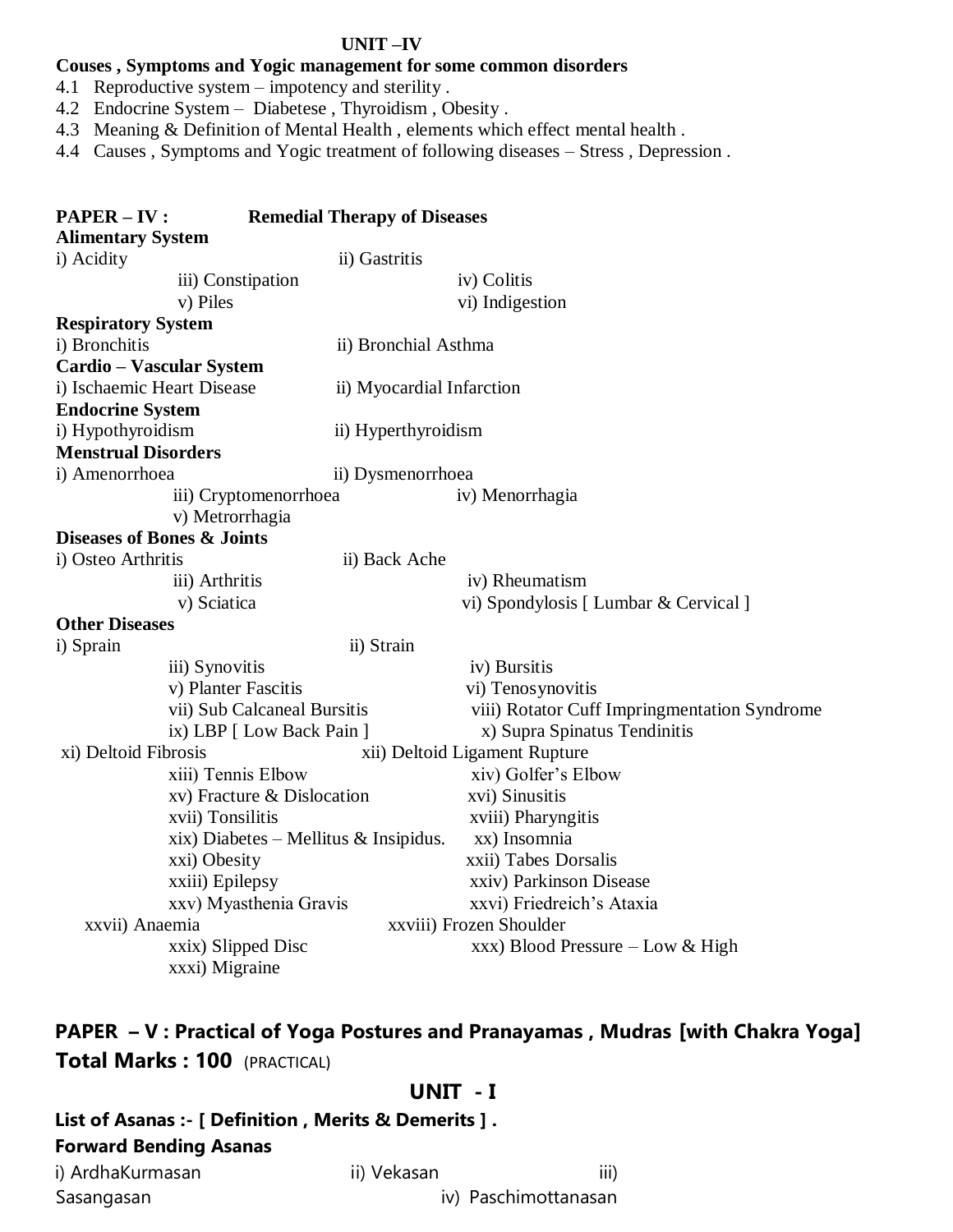| v) Pada Hastasan                        | vi) Halasan                          | vii)                                                                           |
|-----------------------------------------|--------------------------------------|--------------------------------------------------------------------------------|
| Navi Asan                               |                                      |                                                                                |
|                                         | UNIT - II                            |                                                                                |
| <b>Back Bending Asanas</b>              |                                      |                                                                                |
| i) Bhujangasan                          | ii) Ustrasan                         | iii)                                                                           |
| Dhanurasan                              | iv) ArdhaChandrasan                  |                                                                                |
| v) Salavasan                            | vi) Matsyasan                        | vii)                                                                           |
| Eka Pada Salavasan or Ardha - Salavasan |                                      | viii)                                                                          |
| SuptaBajrasan                           | ix) PurnaBhujangasan                 |                                                                                |
|                                         | x) SetuBandhyanasan                  | xi) Chakrasan or Ardha -                                                       |
| Chakrasan                               | xii) SayanaSukhasan                  | xiii) Naukasan                                                                 |
| xiv) Makarasan                          |                                      |                                                                                |
|                                         | UNIT - III                           |                                                                                |
|                                         |                                      | Others i.e. Lying, Side Bending, Spinal Twisting, Mixing Etc. & Also Dhyanasan |
| i) PabanMuktasan                        | ii) Gomukhasan                       | iii)                                                                           |
| Singhasan                               | iv) AakarnaDhanurasan                |                                                                                |
| v) UtthanPadasan                        | vi) Sarbangasan                      |                                                                                |
|                                         | vii) UpaBistwaPabanmuktasan<br>viii) |                                                                                |
| UtthitaPaschimottanasan                 | ix) ParswaChandrasan                 |                                                                                |
| x) SavanaPadmasan                       | xi) UtthitaPadasan By – Stages       | XII)                                                                           |

x) SayanaPadmasan xi) UtthitaPadasan By – Stages xii) BaddhaKonasan xiii) SayanaPaschimottanasan xiv) Bir Bhadrasan

## **UNIT - IV**

## **Pranayama ( Definition with Merits & Demerits )**

**1.** Definition of Pranayama

## **2.** Lists of Pranayamas**A. Yoga Deep Breathing :**

- **1.** Bajrasan Deep Breathing
- **2.** ArdhaKurmasan Deep Breathing
- **3.** PabanMuktasan Deep Breathing
- **4.** Bhujangasan Deep Breathing
- **5.** ArdhaSuptaBajrasan Deep Breathing

## **B. Nari Sodhan**

AnulomVilomPranayam or Alternate Nostril Breathing

Nari Suddhi or Nari Sodhan

Pranayama

## **C. Miscellaneous :**

Kapalbhati, Kumbhak Pradhan Pranayam, BhramanPranayam, Urdha – BhramanPranayam, Sahaj Pranayam, Professor Anil Das's BibhaktiPranayam .

## **UNIT - V**

## **Lists of Mudras & Bandhs [ Definition with Merits & Demerits ]**

Ashwini Mudra Yoga Mudra 1. With Breathe – in Yoga Mudra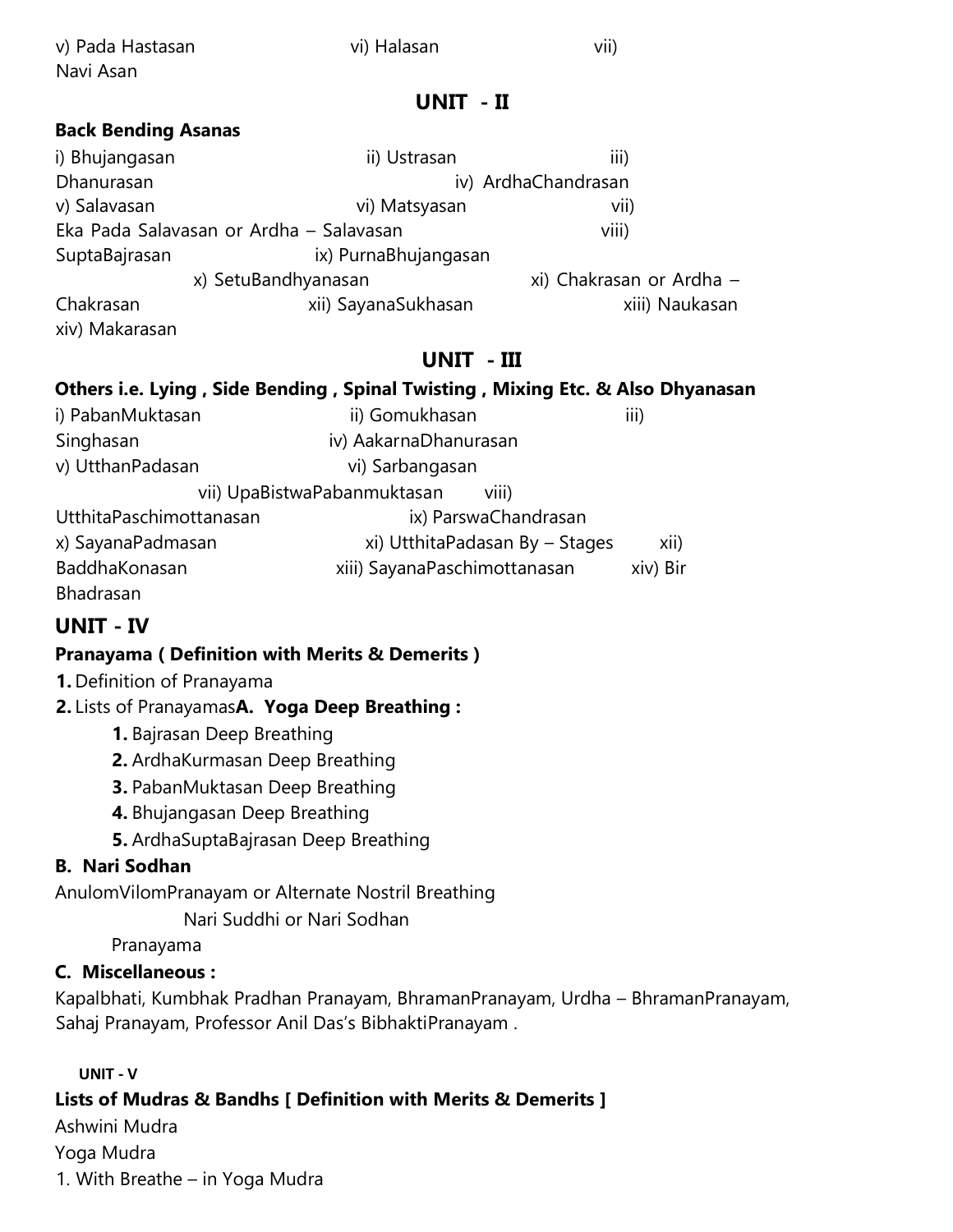2. With Breathe – out Yoga Mudra Mulabandh Mudra Shakti Chalani Mudra Tri Bandh Mudra Nadi Kula – Kundalini **Aim of Yoga with Sat – Chakra** i) Muladhara Chakra iii) Swadhisthan Chakra iii) Manipura Chakra iv) Anahata Chakra v) Bisuddha Chakra vi) Ajna Chakra vii) Sahasrar

## **PAPER – VI : Viva – Voce & Project Total Marks : 100**

**I.** Oral Examination From Anatomy & Physiology

**II.**Oral Examination From Yoga Introduction ,Yogic Diet ,

Sat Karma , Sat Chakra , Upabas , Bath , Pranayam , Mudra etc**.** 

#### Project : **Marks : 50 Marks** : 50

# **[2nd Year ]**

#### **PAPER-VII : FOUNDATIONS OF YOGA (THEORY)** Total Marks : 100

 **UNIT – I :** 

1.1 Etymology , Meaning and Misconceptions of Yoga .

1.2 Objectives / importance and aims of Yoga .

1.3 Importance of Time , place and season . Helping and disturbing elements of Yoga .

1.4 Ethics of Yoga : Yama-s and Niyama-s according to Patanjali yoga sutra .

## **UNIT – II :**

## **Concept of Yoga Philosophy**

- 2.1 Concept of Maya .
- 2.2 Concept of Mukti .
- 2.3 Concept of Mukta Jiwan .
- 2.4 Purpose of Religion .
- 2.5 Concept of Kyakalm .
- 2.6 Concept technique of Chittashuddhi .

## **UNIT – III :**

## **Indian Philosophy**

- 2.1 Concept & Characteristics of Indian Philosophy .
- 2.2 Yoga in Veda-s , Upanishad-s , Purana-s .
- 2.3 Yoga in Smrit-s Srimadbhagvadgeeta .
- 2.4 Karma Yoga , Bhakti Yoga , Jain Yoga .
- 2.5 Raja Yoga , Hath Yoga , Astanga Yoga , Kundalini Yoga .

## **UNIT – IV :**

## **Brief introduction of scriptures :**

**Viva – Voce : Marks : 50**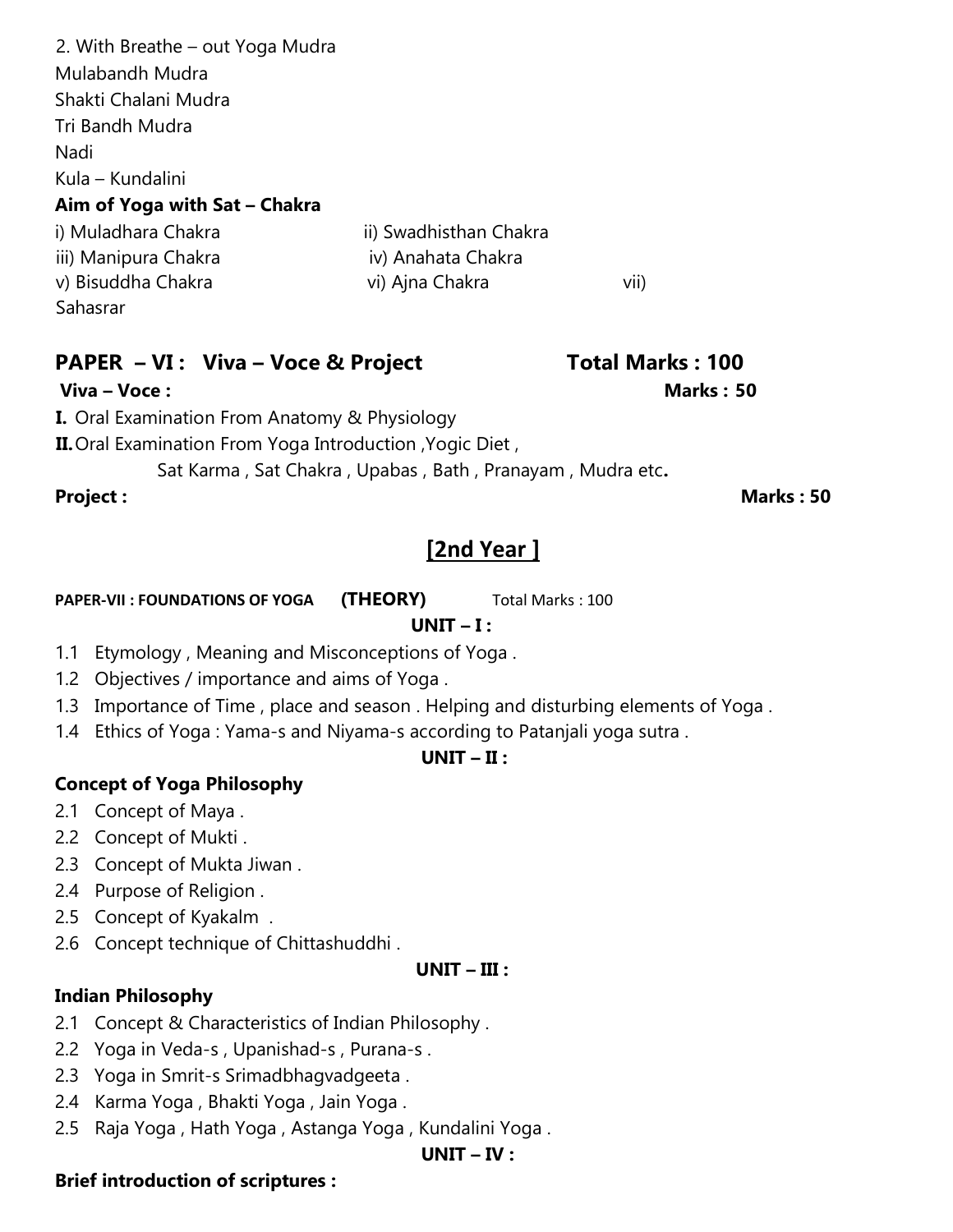- 4.1 Matsendranatha , Gorakshanatha .
- 4.2 ParmahansaRamkrishna , Swami Vivekanand .
- 4.3 ParmahansaYoganandji , Shri Arvind .
- 4.4 Swami Shivanand , Swami SatyanandSaraswati .

## **UNIT – V :**

## **Yogic Management of Psychosomatic Ailments :**

- 5.1 Yoga and physical exercises .
- 5.2 Theory of stress .
- 5.3 Theory of Adjustment .
- 5.4 Theory of Conflict .
- 5.5 Theory of Frustration .
- 5.6 Theory of Anxiety .

# **PAPER- VIII : ANATOMY AND PHYSIOLOGY FOR YOGA UNIT-I :**

## **Introduction :**

- 1.1 Anatomy and Physiology : Introduction , Need and Importance in the field of Yoga .
- 1.2 Definitions of cell, tissue , organ and systems , Microscopic structure and function of cells .
- 1.3 Introductions to musculo Skeletal systems .
	- (a). Skeleton Different part of skeleton , types and structure and functions of Bones .
	- (b). Nomenclature and classification of Joints , different types of movement around the joints .
	- (c). Structure and functions of skeletal muscle and name of major muscles of the different parts of Body .

## **UNIT – II :**

## **Circulatory System , Blood Pressure , Parts of the Brain :**

- 2.1 Circulatory System : Introduction , Structure and Function of heart , Types of circulation and effect of Yogic practices on it .
- 2.2 Blood Pressure , technique of measurement and effect of Yogic practices on it .
- 2.3 Excretory System : Introduction , structure and functions of the Kidney and Skin . composition of Urine and effect of Yogic practices on it .
- 2.4 Parts of the Brain [ Name and Position only ] Structure of the Spinal Cord . effect of Yogic practices on it .

## **UNIT – III :**

## **Introduction : Concept of Physiology and its importance in the field of Yogic activities / Asanas :**

- 3.1 Introduction : Concept of Physiology and its importance with reference to Asana , Pranayam and Kriyas .
- 3.2 Energy aspects of work / exercise and concept of Aerobic and Anaerobic energy system with reference to asana and pranayam .
- 3.3 Introductions to metabolism . Effect of Yogic practices in the management of normal metabolism .

## **UNIT – IV :**

## **Neuro Muscular Physiology and Diets :**

- 4.1 Concept of Nero Muscular Physiology .
- 4.2 Structure and functions of Neurone and Motor unit .
- 4.3 Nero muscular function and propagation of nerve impulse across it .
- 4.4 Basic concept of Balanced Diet .
- 4.5 Roles of Carbohydrate , Fat , Protein , Vitamin , Minerals and Water .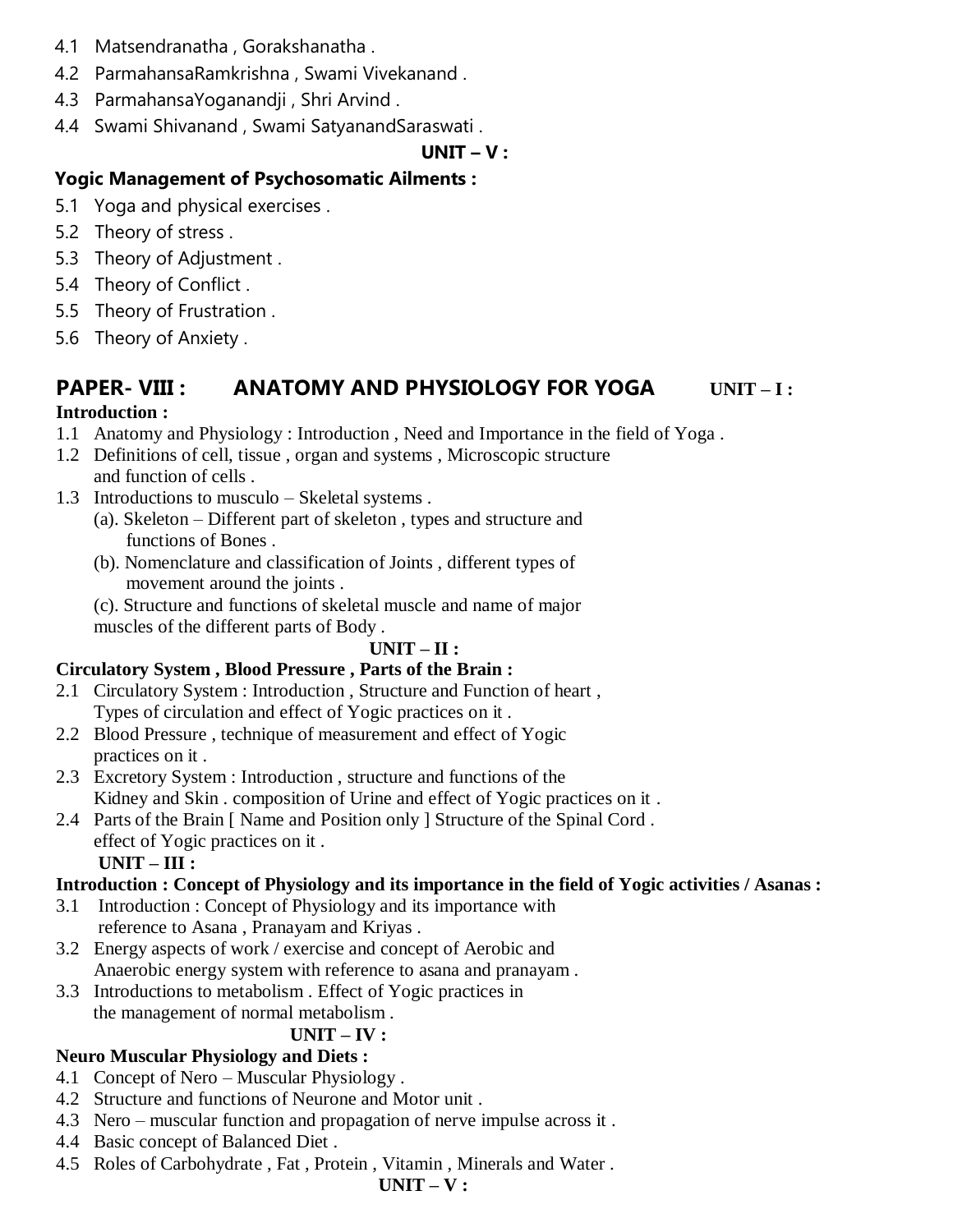#### **Effect of Yogic exercise / Asanas on various system and disorders of our Body :**

- 5.1 Effect on Cardio respiratory system .
- 5.2 Effect of Pranayama .
- 5.3 Effect of some asanas on various disorders such as Blood pressure , Diabetics and Obesity .
- 5.4 Role of Yoga in competitive sports .
- 5.5 Role of Yoga in rehabilitation for sedentary and active subjects .

#### **PAPER- IX : YOGA AND ALTERNATE THERAPIES UNIT – I :**

#### **Concept of Naturopathy and Alternative Therapy:**

- 1.1 Meaning and definition of Naturopathy .
- 1.2 Basic Principles of Naturopathy .
- 1.3 Concept of water therapy , Mud , Massage , Steam Bath , Fasting therapy .
- 1.4 Meaning and concept of Alternative therapy :- Acupressure , Reiki , Magneto therapy, Yoga therapy, Naturopathy.
- 1.5 Importance of Alternative therapy for health .

#### **UNIT – II :**

#### **Concept of Yoga Therapy and Yogic Management :**

- 2.1 Conceptof Yoga therapy .
- 2.2 Yogic Management for Diabetes .
- 2.3 Yogic Management or Blood Pressure .
- 2.4 Yogic Management for Heart Patients .
- 2.5 Yogic Management for Asthma .
- 2.6 Yogic Management for Headache .

#### **UNIT – III :**

## **Posture and Massage :**

- 3.1 Concept of Posture :- Meaning , Definition , Effect of poor posture on body , Values of good postures .
- 3.2 Postural deformities :- different types and its management through Yoga .
- 3.3 Meaning and Definition of massage .
- 3.4 Technique of massage .
- 3.5 Benefits of massage in different system of Humanbody .

#### **UNIT – IV :**

## **Alternative Therapy :**

- 4.1 Concept of Accupressure , Accupunture .
- 4.2 Concept of Magneto Therapy , Pranic Healing .
- 4.3 Concept of Chromo Therapt .
- 4.4 Concept of Rekhi .
- 4.5 Concept of Ayurveda in Yoga .
- 4.6 Concept of Astrology .

## **UNIT – V :**

## **Stress Management and Meditation :**

- 5.1 Stress & its management .
- 5.2 Types of Meditation technique :- Om recitation , Breathing Meditation , Mantra Meditation , Om Meditation , Music Meditation .
- 5.3 Concept of Yoga Nidra :- Meaning Defination , Technique , Benefits .

## **PAPER – X : TEACHING METHODOLOGY AND ALLIED SCIENCES FOR YOGIC PRACTICE Total Marks : 100**

## **UNIT – I :**

- 1.1 Meaning and types of methods .
- 1.2 Factors affecting teaching .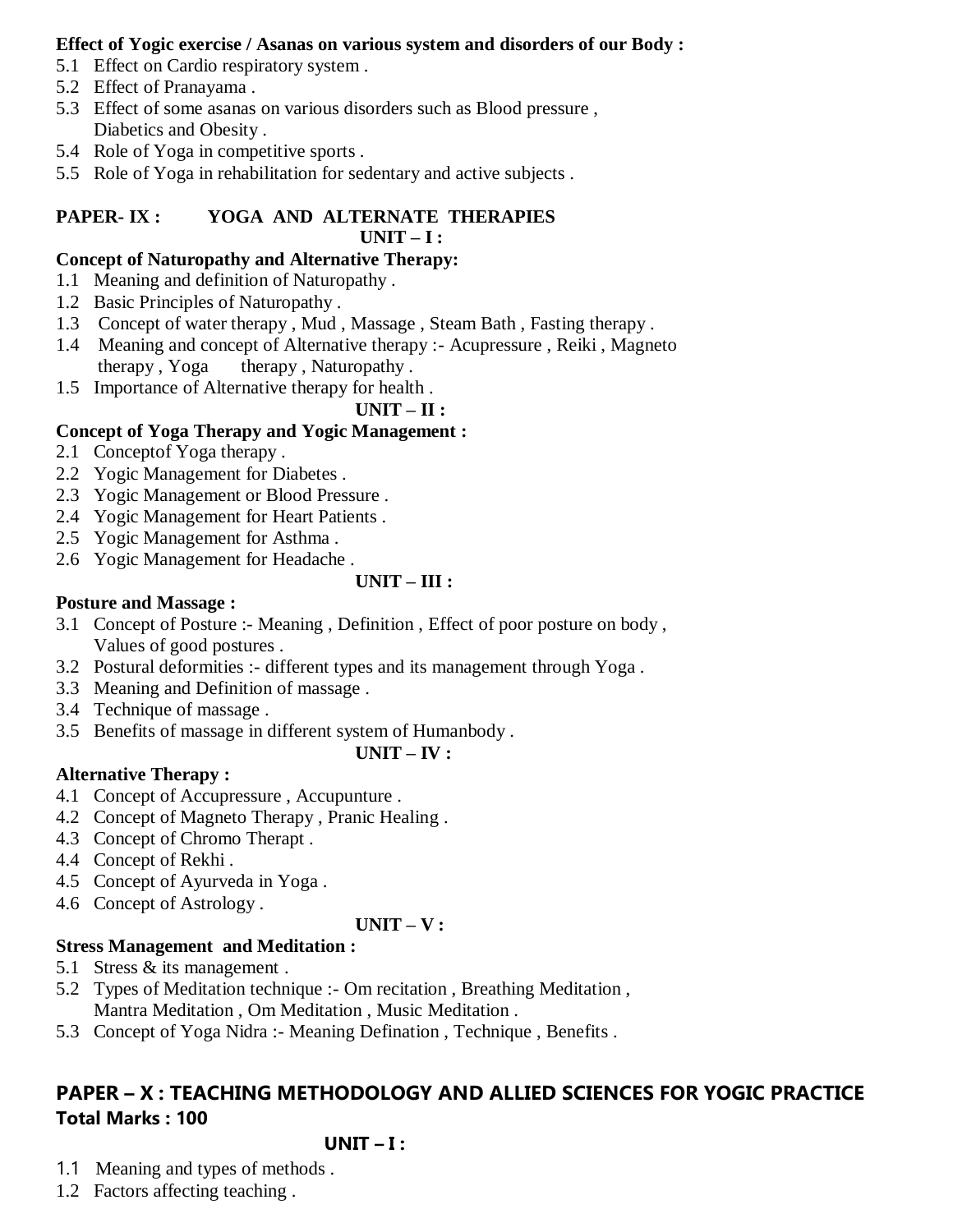- 1.3 Principles of teaching .
- 1.4 Need and importance of teaching practice .
- 1.5 Maxims of teaching .

## **UNIT – II :**

- 2.1 Health Education : Meaning , Scope , Objectives and Spectrum .
- 2.2 Principles and Importance of health education .
- 2.3 Planning and evaluation in health education programmes .
- 2.4 Personal Hygiene : The concept of hygiene and personal hygiene . Importance of rest , Sleep , Diet and Exercise .

## **UNIT – III :**

- 3.1 Meaning of Food Nutrient and Nutrition .
- 3.2 Components of food , classification , sources and requirements .
- 3.3 Meaning and Importance of Balance Diet , Malnutrition and Yogic diet .
- 3.4 Advantages and disadvantages of Vegetarian and Non Veg diet .

## **UNIT – IV :**

- 4.1 Physical Education : Introduction , Scope , Aims and Objectives of Physical Education , Relationship of Physical Education with Yoga .
- 4.2 Modern Trends in Physical Education and Yoga .
- 4.3 Yoga as Profession : Introduction to the Profession of Yoga and its opportunities .
- 4.4 Flexibility : Meaning , Importance , Types , Methods of training and precautions .

## **UNIT – V :**

- 4.1 Meaning of lesson plan and its importance .
- 4.2 Principles of lesson plan .
- 4.3 Demonstration in Yoga and its types .
- 4.4 Importance of demonstration .

# **PAPER – XI : YOGA PRACTICETotal Marks : 100**

The students are required to learn to practice and also teach the following . They are to maintain a record which consists of the step by step details of the yoga practices along with an account of the possible benefits of the practices .

The principles , which should be adopted in practice , are the following .

- 1. Proper gradation in order of flexibility , balance and difficulty in performance .
- 2. Each asana is to be analyzed into intermediate positions in a natural sequence of movement .
- 3. For purposes of class training each movement to be associated with a count to reach the final pose .
- 4. Rhythmic breathing should be observed . When the chest is in the expanding position inspiration should take place . In the contracting position expiration should take place rhythmically with movement . In certain asanas duration of retention is important .
- 5. Proper relaxation should be allowed in between the batches of asanas .

#### Pavanamuka series or sukshama Vyayamam : Eye, Neck, Hand, Leg, Spinal , Chakki ,Chalana .

## **Suryanamaskara :**

|                                    | 1. Pranamasana   | 2. Hasta uttanasana   |
|------------------------------------|------------------|-----------------------|
|                                    | 3. Padahastasana | 4. Aswasanchalanasana |
|                                    | 5. Dandasana     | 6. Ashtangasana       |
|                                    | 7. Bhujangasana  | 8. Parvatasana        |
| $   -$<br>$\overline{\phantom{a}}$ |                  |                       |

## **Sitting Postures :**

| 1. Bhadrasana 2. Virasana |                           |
|---------------------------|---------------------------|
| 3. Meruvakrasana          | 4. Ardha - matsyendrasana |
| 5. Ushtrasana             | 6. Suptavajrasana         |
| 7. Sasanakasana           | 8. Sasakabhujangasana     |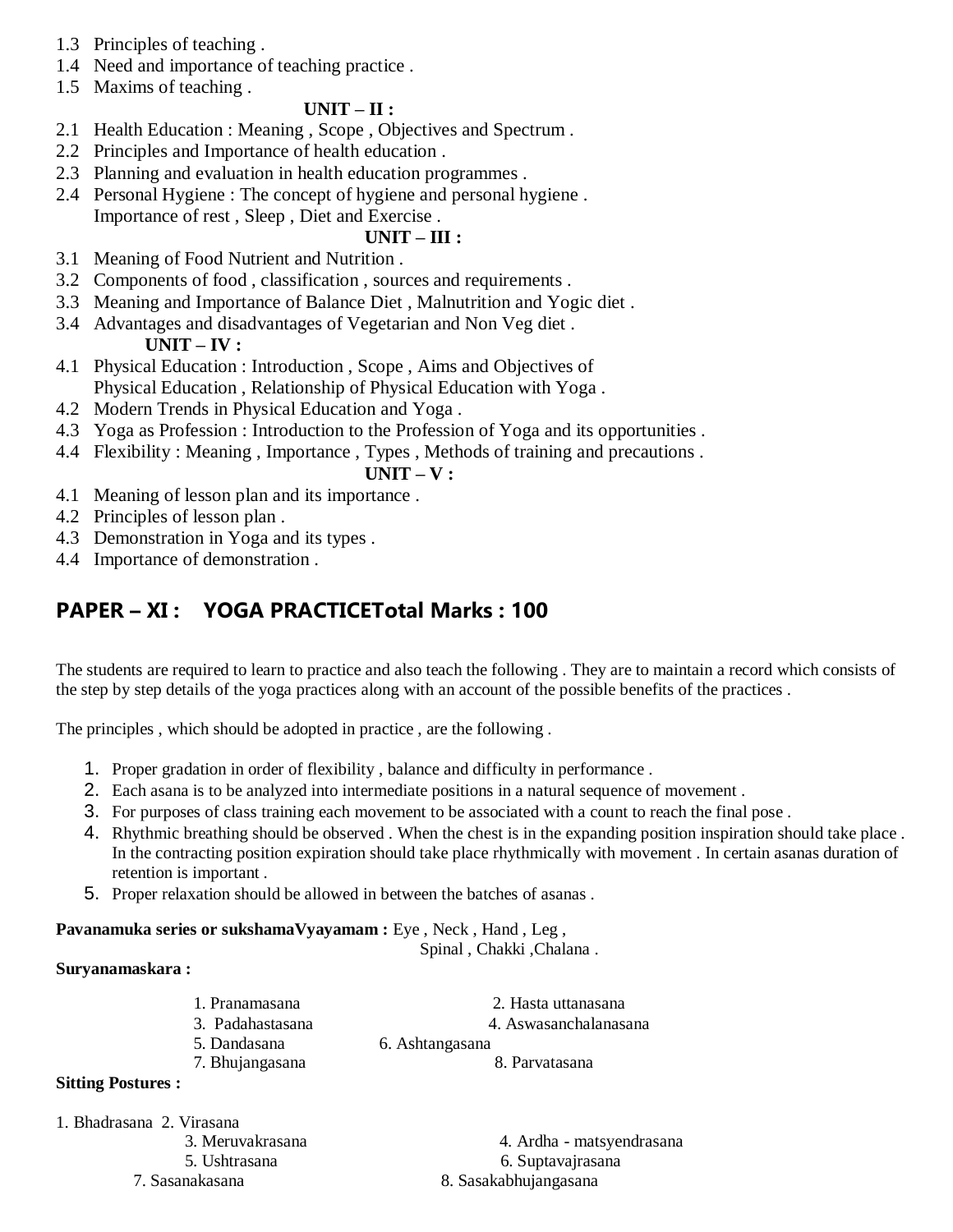|                               | 9. Matsyasana<br>11. Poorvottanasana          |                      | 10. Patchimottanasana                   |
|-------------------------------|-----------------------------------------------|----------------------|-----------------------------------------|
| <b>Supine Postures:</b>       |                                               |                      |                                         |
| 1. Uttanapadasana             |                                               | 2. Pavanamuktasana   |                                         |
|                               | 3. Navasana                                   |                      | 4. Kandarasana / Setubandasana          |
|                               | 5. Chakrasana                                 |                      | 6. Yoganidrasana                        |
|                               | 7. Matyasana                                  |                      |                                         |
| <b>Prone Postures:</b>        |                                               |                      |                                         |
| 1. Sarpasana                  | 2. Shalabasana                                |                      |                                         |
|                               | 3. Bhujangasana                               |                      | 4. TiryakBhujangasana<br>6. Dhanurasana |
|                               | 5. PurnaBhujangasana                          |                      |                                         |
| <b>Balancing Postures:</b>    |                                               |                      |                                         |
| 1. Tadasana                   |                                               | 2. Vrikshasana       |                                         |
|                               | 3. Natarajasana                               |                      | 4. Ekapadasana                          |
|                               | 5. Garudasana                                 |                      | 6. Hanumanasana                         |
| <b>Inverted Postures:</b>     |                                               |                      |                                         |
| 1. Vipreetakarani Asana       |                                               | 2. Sarvanagasana     |                                         |
|                               | 3. Halasana                                   |                      | 4. Sirshasana                           |
| <b>Advanced Postures:</b>     |                                               |                      |                                         |
| 1. Kurmasana                  |                                               | 2. Mayurasana        |                                         |
|                               | 3. Hamsasana                                  | 5. Brahmacharyasana  |                                         |
|                               | 6. Ekapadagreevasana                          |                      |                                         |
| Astakumbaka Pranayama:        |                                               |                      |                                         |
| 1. Surya Bedhana              |                                               | 2. Nadisodhana       |                                         |
|                               | 3. Sitali                                     |                      | 4. Seetkari                             |
|                               | 5. Ujjayi                                     |                      | 6. Bramari                              |
|                               | 7. Bastrika                                   | 8. Moorcha           |                                         |
|                               | 9. Plabini                                    |                      |                                         |
|                               | <b>Practice of drishtis or concentration:</b> |                      | 2. Brumadya                             |
| Mudras:                       | 1. Nasikagra                                  |                      |                                         |
| 1. Mahamudra                  |                                               | 2. Matsya Mudra      |                                         |
|                               | 3. Mahaveda and Sambhavi Mudra                |                      |                                         |
|                               | 4. Vipareetkarani Mudra                       |                      | 5. Khechari Mudra                       |
| <b>Bandh Traya:</b>           |                                               |                      |                                         |
| 1. Jalandhar Bandh            |                                               | 2. Mool Bandh        |                                         |
|                               | 3. Uddiayan Bandh                             | &                    | 4. Maha Bandh                           |
| <b>Kriya Practicals:</b>      |                                               |                      |                                         |
| 1. Dhauti - Jala and Vastra   |                                               | 2. Nauli             |                                         |
|                               | 3. Agnisara                                   |                      |                                         |
| <b>Meditative Techniques:</b> |                                               |                      |                                         |
| 1. Om Meditation              |                                               | 2. Chakra Meditation |                                         |
|                               | 3. So – Ham Meditation                        |                      | 4. Yogic Meditation                     |
| <b>Relaxation Postures:</b>   |                                               |                      |                                         |
| 1. Shavasana                  |                                               | 2. Advasana          |                                         |
|                               | 3. Matsyakridasana                            |                      | 4. Jyestikasana                         |
|                               | 5. Nirlambasana                               |                      |                                         |

#### **PAPER – XII : Project, viva-voce, lesson plan**

#### **UNIT – I :**

## **Analysis of Yoga Postures and There Modification :**

- 1.1 Sitting
- 1.2 Standing
- 1.3 Lying
- 1.4 Inverted
- 1.5 Lateral